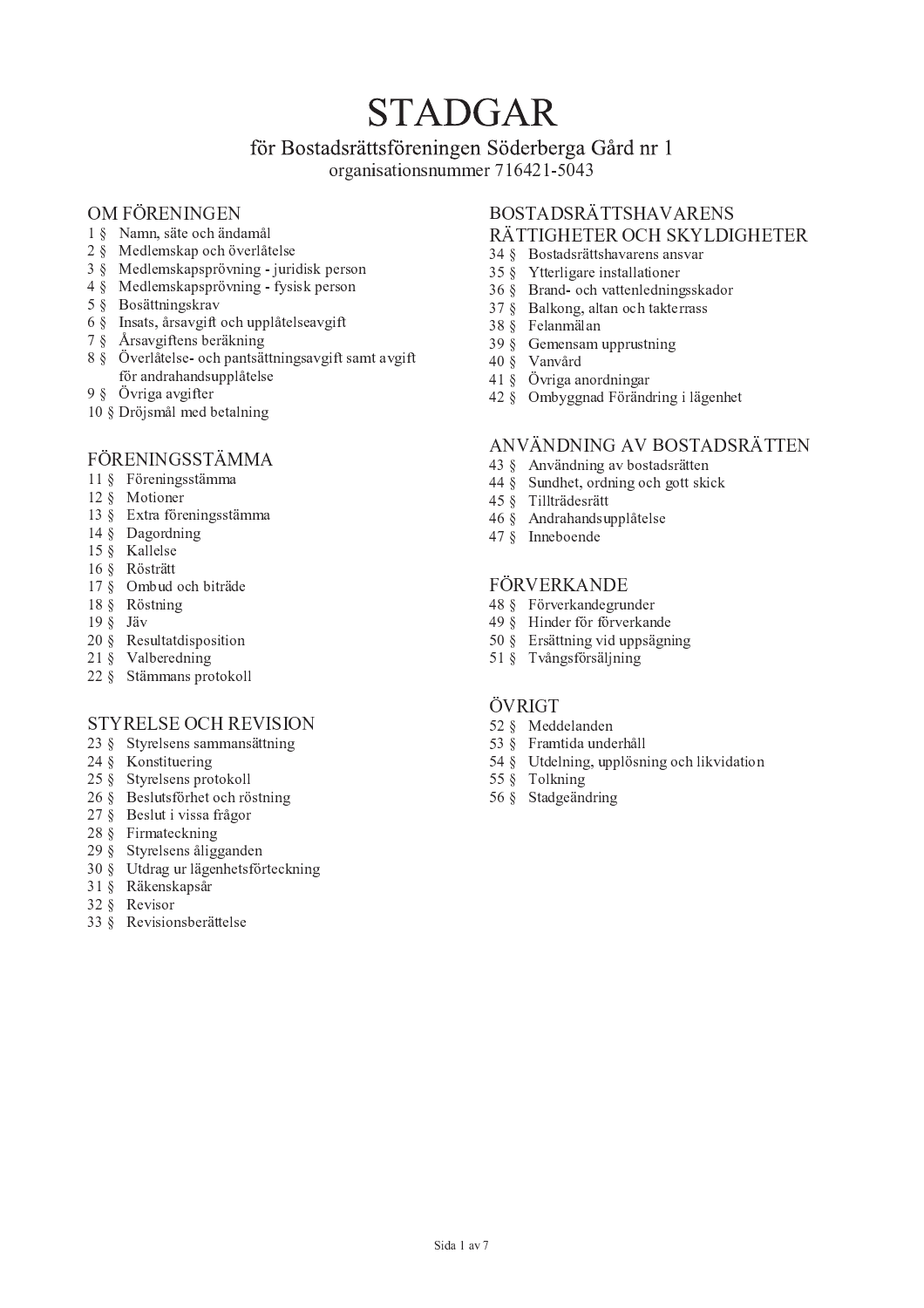# OM FÖR ENINGEN

#### 1 § Namn, säte och ändamål

Föreningens namn är Bostadsrättsföreningen Söderberga Gård nr 1. Styrelsen har sitt säte i Stockholms stad.

Föreningens ändamål är att främja medlemmarnas ekonomiska intressen genom att i föreningens hus upplåta bostäder för permanent boende samt lokaler åt medlemmarna för nyttjande utan tidsbegränsning. Medlem som innehar bostadsrätt kallas bostadsrättshavare.

## 2 § Medlemskap och överlåtelse

En ny innehavare får utöva bostadsrätten och flytta in i lägenheten endast om han eller hon antagits till medlem i föreningen. Förvärvaren ska ansöka om medlemskap i föreningen på sätt styrelsen bestämmer. Till medlemsansökan ska fogas styrkt kopia på överlåtelsehandling som ska vara underskriven av köpare och säljare och innehålla uppgift om den lägenhet som överlåtelsen avser samt pris. Motsvarande gäller vid byte och gåva. Om överlåtelsehandlingen inte uppfyller formkraven är överlåtelsen ogiltig. Vid upplåtelse erhålls medlemskap samtidigt med upplåtelsen.

Styrelsen ska så snart som möjligt från det att ansökan om medlemskap kom in till föreningen, pröva frågan om medlemskap. En medlem som upphör att vara bostadsrättshavare ska anses ha utträtt ur föreningen, om inte styrelsen medger att han eller hon får stå kvar som medlem.

3 § Medlemskapsprövning - juridisk person Juridisk person som förvärvat bostadsrätt till en bostadslägenhet får vägras inträde i föreningen. En juridisk person som är medlem i föreningen får inte utan samtycke av styrelsen genom överlåtelse förvärva ytterligare bostadsrätt till en bostadslägenhet. Kommun och landsting får inte vägras medlemskap.

4 § Medlemskapsprövning - fysisk person Medlemskap kan beviljas fysisk person som övertar bostadsrätt i föreningens hus. Den som en bostadsrätt har övergått till får inte vägras medlemskap i föreningen om föreningen skäligen bör godta förvärvaren som bostadsrättshavare.

Medlemskap får inte vägras på grund av kön, könsöverskridande identitet eller uttryck, etnisk tillhörighet, religion eller annan trosuppfattning, funktionshinder eller sexuell läggning. Överlåtelsen är ogiltig om medlemskap inte beviljas.

#### 5 § Bosättningskrav

Om det kan antas att förvärvaren för egen del inte ska bosätta sig i bostadsrättslägenheten har föreningen rätt att vägra medlemskap.

6 § Insats, årsavgift och upplåtelseavgift Insats, årsavgift och i förekommande fall upplåtelseavgift fastställs av styrelsen. Ändring av insatsen ska alltid beslutas av föreningsstämma.

# 7 § Årsavgiftens beräkning

Årsavgifterna fördelas på bostadsrättslägenheterna i förhållande till lägenheternas andelstal. Beslut om ändring av andelstal ska fattas av föreningsstämma. Om beslutet medför rubbning av det inbördes förhållandet mellan andelstalen blir beslutet giltigt om minst tre fjärdedelar av de röstande på stämman gått med på beslutet.

Styrelsen kan besluta att i årsavgiften ingående ersättning för taxebundna kostnader såsom, renhållning, konsumtionsvatten, TV, bredband och telefoni ska erläggas efter förbrukning, area eller per lägenhet.

Om en kostnad avser uppvärmning eller nedkylning av lägenheten, varmvatten eller el och förbrukningen mäts individuellt ska denna del av årsavgiften baseras på förbrukningen.

## 8 § Överlåtelse- och pantsättningsavgift samt avgift för andrahandsupplåtelse

Överlåtelseavgift och pantsättningsavgift får tas ut efter beslut av styrelsen. Överlåtelseavgiften får uppgå till högst 2,5 % och pantsättningsavgiften till högst 1 % av gällande prisbasbelopp.

Överlåtelseavgift betalas av förvärvaren och pantsättningsavgift betalas av pantsättaren.

Avgift för andrahandsupplåtelse får tas ut efter beslut av styrelsen. Avgiften får årligen uppgå till högst  $10\%$ av gällande prisbasbelopp. Om en lägenhet upplåts under del av ett år, beräknas den högsta tillåtna avgiften efter det antal kalendermånader som lägenheten är upplåten. Upplåtelse under del av kalendermånad räknas som hel månad. Avgiften betalas av bostadsrättshavare som upplåter sin lägenhet i andra hand.

# 9 § Övriga avgifter

Föreningen får i övrigt inte ta ut särskilda avgifter för åtgärder som föreningen ska vidta med anledning av bostadsrättslagen eller annan författning.

# 10 § Dröjsmål med betalning

Årsavgiften ska betalas på det sätt styrelsen beslutar. Betalning får dock alltid ske genom plusgiro eller bankgiro. Om inte årsavgiften eller övriga förpliktelser betalas i rätt tid får föreningen ta ut dröjsmålsränta enligt räntelagen på det obetalda beloppet från förfallodagen till full betalning sker samt påminnelseavgift enligt förordningen om ersättning för inkassokostnader mm.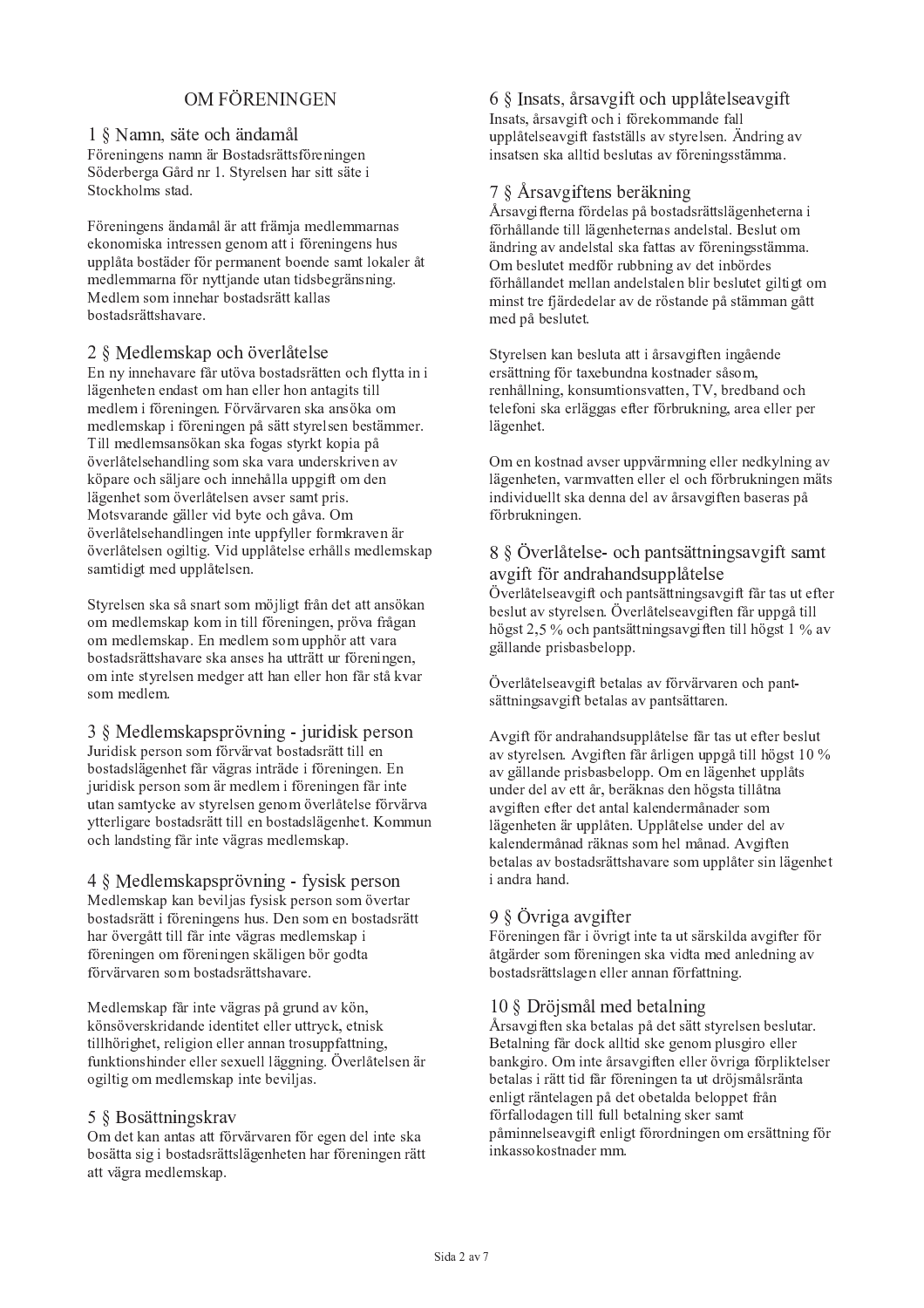# **FÖRENINGSSTÄMMA**

## 11 § Föreningsstämma

Ordinarie föreningsstämma ska hållas senast före juni månads utgång.

# 12 § Motioner

Medlem som önskar få ett ärende behandlat vid föreningsstämma ska anmäla detta senast den 1 februari eller inom den senare tidpunkt styrelsen kan komma att besluta.

## 13 § Extra föreningsstämma

Extra föreningsstämma ska hållas när styrelsen finner skäl till det. Sådan föreningsstämma ska även hållas när det för uppgivet ändamål skriftligen begärs av revisor eller minst 1/10 av samtliga röstberättigade.

# 14 § Dagordning

- På ordinarie föreningsstämma ska förekomma:
- 1. Öppnande
- 2. Val av stämmoordförande
- 3. Anmälan av stämmoordförandens val av protokollförare
- 4. Godkännande av dagordningen
- 5. Val av två justerare tillika rösträknare
- 6. Fråga om stämman blivit stadgeenligt utlyst
- 7. Fastställande av röstlängd
- 8. Föredragning av styrelsens årsredovisning
- 9. Föredragning av revisorns berättelse
- 10. Beslut om fastställande av resultat- och balansräkning
- 11. Beslut om resultatdisposition
- 12. Beslut om ansvarsfrihet för styrelsen
- 13. Beslut om arvoden åt styrelsen och revisorer för nästkommande verksamhetsår
- 14. Beslut av antal ledamöter och suppleanter
- 15. Val av styrelseledamöter och suppleanter
- 16. Val av revisorer och revisorssuppleant
- 17. Val av valberedning
- 18. Av styrelsen till stämman hänskjutna frågor samt av föreningsmedlem anmält ärende
- 19. Avslutande

På extra föreningsstämma ska utöver punkt 1-7 och 19 förekomma de ärenden för vilken stämman blivit utlyst.

# 15 § Kallelse

Kallelse till föreningsstämma ska innehålla uppgift om vilka ärenden som ska behandlas på stämman. Beslut får inte fattas i andra ärenden än de som tagits upp i kallelsen.

Kallelse till ordinarie och extra föreningsstämma ska utfärdas tidigast sex veckor och senast två veckor före föreningsstämman.

Kallelsen ska utfärdas genom utdelning eller genom epost till de medlemmar som uppgivit en e-postadress. Om medlem uppgivit en annan postadress ska kallelsen istället skickas dit. I vissa i lag särskilt angivna fall ställs högre krav på kallelse via e-post. Utöver vad som ovan angivits ska kallelse dessutom anslås på lämplig plats inom föreningens hus eller publiceras på föreningens webbplats.

# 16 § Rösträtt

Vid föreningsstämma har varje medlem en röst. Om flera medlemmar innehar bostadsrätt gemensamt har de dock tillsammans endast en röst. Medlem som innehar flera lägenheter har också endast en röst.

# 17 8 Ombud och biträde

Medlem får utöva sin rösträtt genom ombud. Ombudet ska visa upp en skriftlig, underskriven och daterad fullmakt. Fullmakten ska uppvisas i original och gäller högst ett år från utfärdandet. Ombud får företräda högst två (2) medlemmar. På föreningsstämma får medlem medföra högst ett biträde. Biträdets uppgift är att vara medlemmen behjälplig. Biträde har yttranderätt.

Ombud och biträde får endast vara:

- annan medlem
- medlemmens make/maka, registrerad partner eller sambo
- föräldrar
- svskon
- myndigt barn
- annan närstående som varaktigt sammanbor med medlemmen i föreningens hus
- god man

Om medlem har förvaltare företräds medlemmen av förvaltaren. Underårig medlem företräds av sin förmyndare.

Är medlem en juridisk person får denne företrädas av legal ställföreträdare, mot uppvisande av ett registreringsbevis som är högst tre månader gammalt.

Föreningsstämman får besluta att den som inte är medlem ska ha rätt att närvara eller på annat sätt följa förhandlingarna vid föreningsstämman. Ett sådant beslut är giltigt endast om det beslutas av samtliga röstberättigade som är närvarande vid föreningsstämman.

# 18 § Röstning

Föreningsstämmans beslut utgörs av den mening som fått mer än hälften av de avgivna rösterna eller vid lika röstetal den mening som stämmans ordförande biträder. Blankröst är inte en avgiven röst.

Vid val anses den vald som har fått flest röster. Vid lika röstetal avgörs valet genom lottning om inte annat beslutas av stämman innan valet förrättas. Stämmoordförande eller föreningsstämma kan besluta att sluten omröstning ska genomföras. Vid personval ska dock sluten omröstning alltid genomföras på begäran av röstberättigad.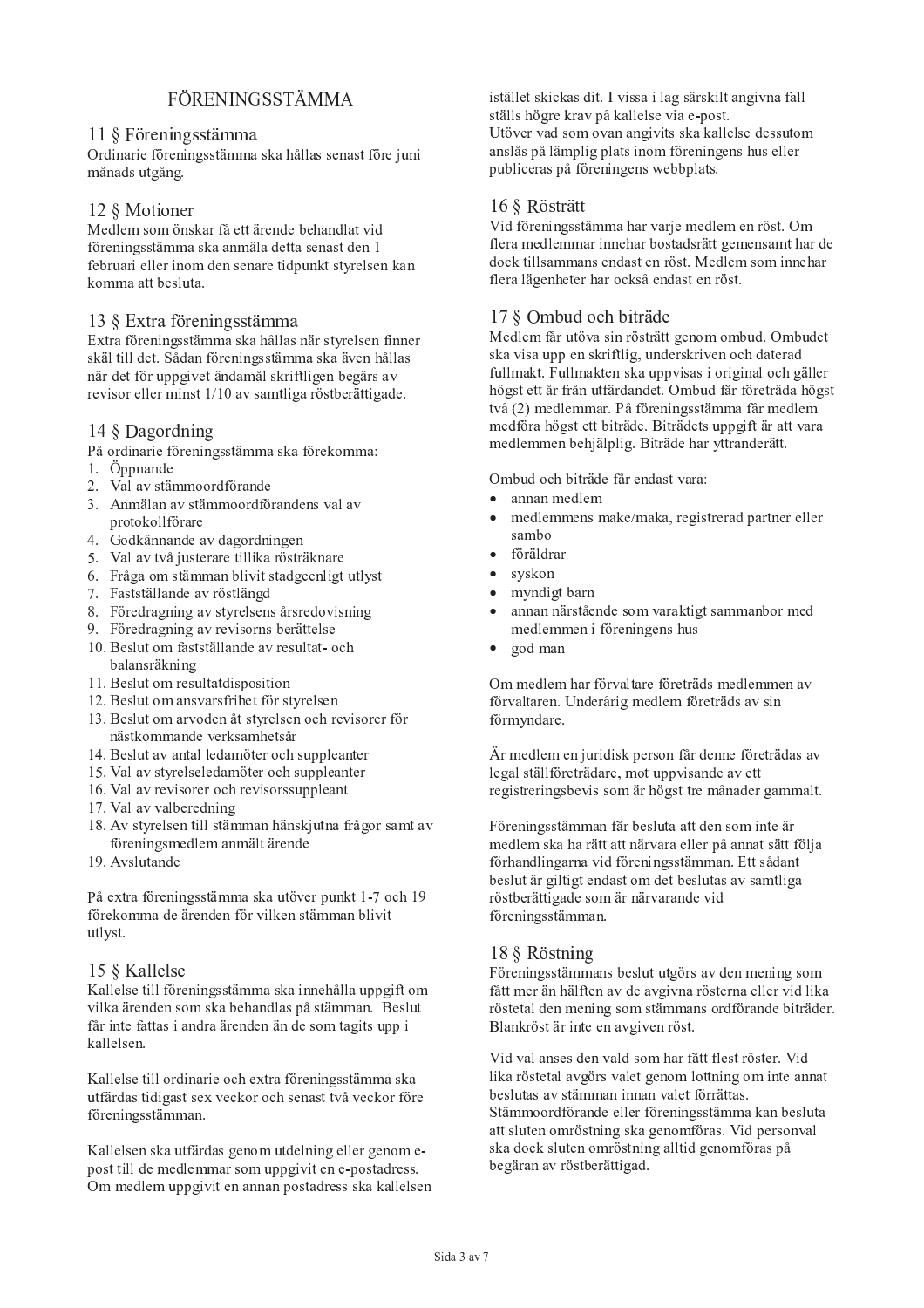För vissa beslut krävs särskild majoritet enligt bestämmelser i bostadsrättslagen.

# 19 § Jäv

En medlem får inte själv eller genom ombud rösta i fråga om:

- 1. talan mot sig själv
- 2. befrielse från skadeståndsansvar eller annan förpliktelse gentemot föreningen
- 3. talan eller befrielse som avses i 1 eller 2 beträffande annan, om medlemmen i fråga har ett väsentligt intresse som kan strida mot föreningens intresse

# 20 & Resultatdisposition

Det över- eller underskott som kan uppstå i föreningens verksamhet ska balanseras i ny räkning.

# 21 § Valberedning

Vid ordinarie föreningsstämma får valberedning utses för tiden fram till och med nästa ordinarie föreningsstämma. Valberedningens uppgift är att lämna förslag till samtliga personval samt förslag till arvode.

# 22 § Stämmans protokoll

Vid föreningsstämma ska protokoll föras av den som stämmans ordförande utsett. I fråga om protokollets innehåll gäller:

- 1. att röstlängden ska tas in i eller biläggas protokollet
- 2. att stämmans beslut ska föras in i protokollet
- 3. att om omröstning skett ska resultatet av denna anges i protokollet

Protokollet ska senast inom tre veckor hållas tillgängligt för medlemmarna. Protokollet ska förvaras på betryggande sätt.

# **STYRELSE OCH REVISION**

# 23 § Styrelsens sammansättning

Styrelsen består av minst tre och högst fem ledamöter med högst tre suppleanter.

Styrelsen väljs av föreningsstämman. Ledamot och suppleant kan utses för en tid av ett eller två år.

Till ledamot eller suppleant kan förutom medlem även väljas person som tillhör medlemmens familjehushåll och som är bosatt i föreningens hus. Stämma kan dock välja en (1) ledamot som inte uppfyller kraven i föregående mening.

# 24 § Konstituering

Styrelsen utser inom sig ordförande och andra funktionärer om inte föreningsstämma beslutat annorlunda.

# 25 § Styrelsens protokoll

Vid styrelsens sammanträden ska föras protokoll som justeras av ordföranden och den ytterligare ledamot som styrelsen utser. Protokollen ska förvaras på betryggande sätt och föras i nummerföljd. Styrelsens

protokoll är tillgängliga endast för ledamöter, suppleanter och revisorer.

# 26 § Beslutförhet och röstning

Styrelsen är beslutför när antalet närvarande ledamöter överstiger hälften av samtliga ledamöter. Som styrelsens beslut gäller den mening för vilken mer än hälften av de närvarande röstat eller vid lika röstetal den mening som ordföranden biträder. Är styrelsen inte fulltalig ska de som röstar för beslutet utgöra mer än en tredjedel av hela antalet styrelseledamöter. Suppleanter tjänstgör i den ordning som ordförande bestämmer om inte annat bestämts av föreningsstämma eller framgår av arbetsordning (beslutad av styrelsen).

# 27 § Beslut i vissa frågor

Beslut som innebär väsentlig förändring av föreningens hus eller mark ska alltid fattas av föreningsstämma. Om ett beslut avseende om- eller tillbyggnad innebär att medlems lägenhet förändras ska medlemmens samtycke inhämtas. Om bostadsrättshavaren inte ger sitt samtycke till ändringen, blir beslutet ändå giltigt om minst två tredjedelar av de röstande på stämman har gått med på beslutet och det dessutom har godkänts av hyresnämnden.

# 28 § Firmateckning

Föreningens firma tecknas - förutom av styrelsen - av minst två ledamöter tillsammans.

# 29 § Styrelsens åligganden

Bland annat åligger det styrelsen:

- att svara för föreningens organisation och förvaltning av dess angelägenheter
- att avge redovisning för förvaltning av föreningens angelägenheter genom att avlämna årsredovisning som ska innehålla berättelse om verksamheten under året (förvaltningsberättelse) samt redogöra för föreningens intäkter och kostnader under året (resultaträkning) och för dess ställning vid räkenskapsårets utgång (balansräkning)
- att senast sex veckor före ordinarie förenings- $\blacksquare$ stämma till revisorerna avlämna årsredovisningen
- att senast två veckor före ordinarie föreningsstämma hålla årsredovisningen och revisionsberättelsen tillgänglig
- att föra medlems- och lägenhetsförteckning: föreningen har rätt att behandla i förteckningarna ingående personuppgifter på sätt som avses i personuppgiftslagen
- om föreningsstämman ska ta ställning till ett förslag om ändring av stadgarna, måste det fullständiga förslaget hållas tillgängligt hos föreningen från tidpunkten för kallelsen fram till föreningsstämman. Om medlem uppgivit annan adress ska det fullständiga förslaget istället skickas till medlemmen.

# 30 § Utdrag ur lägenhetsförteckning

Bostadsrättshavare har rätt att på begäran få utdrag ur lägenhetsförteckningen avseende sin bostadsrätt.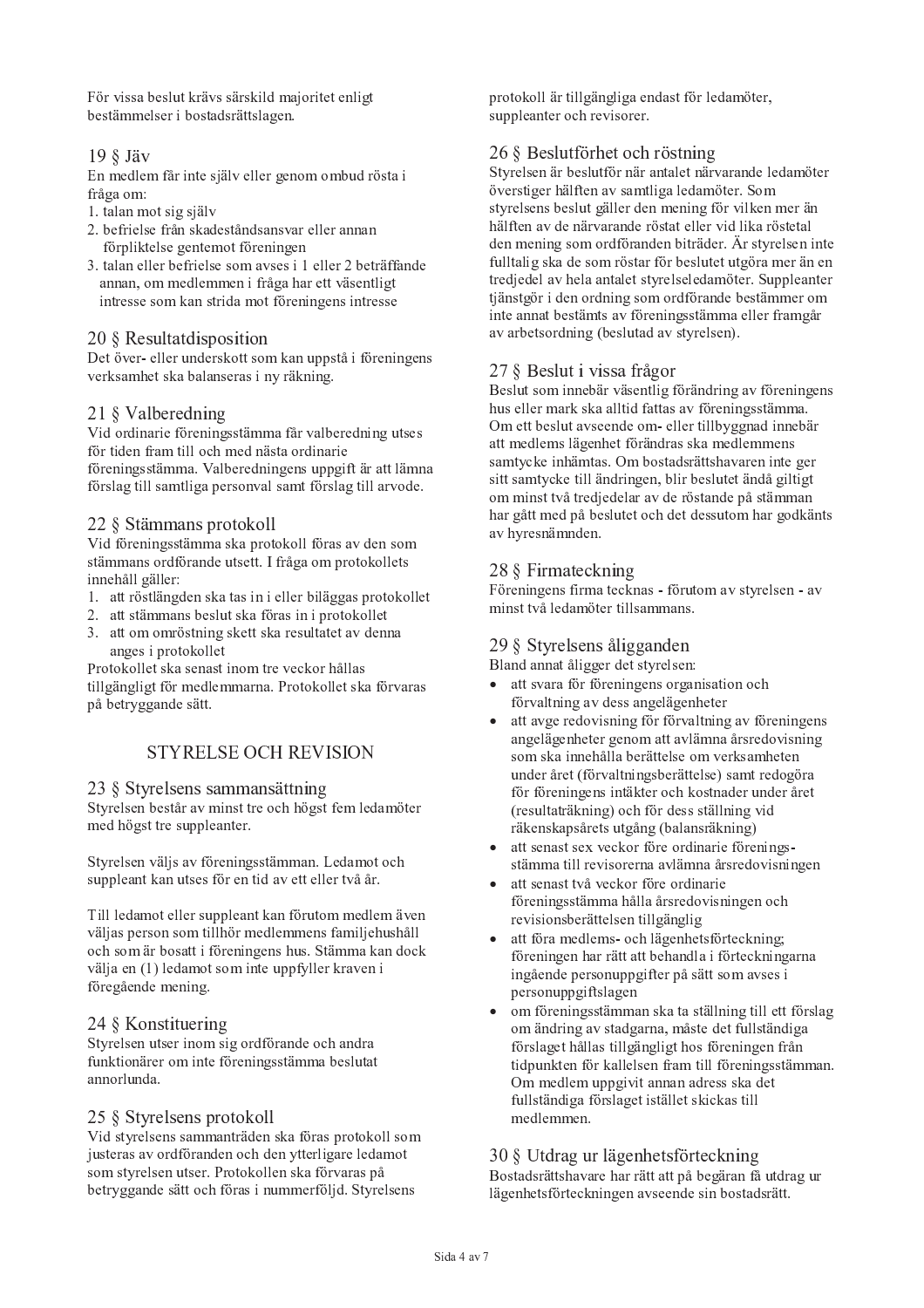# 31 8 Räkenskapsår

Föreningens räkenskapsår är kalenderår.

# 32 § Revisor

Föreningsstämma ska välja minst en och högst två revisorer med högst två suppleanter. Revisorer och revisorssuppleanter väljs för tiden från ordinarie föreningsstämma fram till och med nästa ordinarie föreningsstämma. Av revisorerna – vilka inte behöver vara medlemmar i föreningen – skall minst en vara auktoriserad eller godkänd.

## 33 § Revisionsberättelse

Revisorerna ska avge revisionsberättelse till styrelsen senast tre veckor före föreningsstämman.

# **BOSTADSRÄTTSHAVARENS** RÄTTIGHETER OCH SKYLDIGHETER

#### 34 § Bostadsrättshavarens ansvar

Bostadsrättshavaren ska på egen bekostnad hålla det inre av lägenheten i gott skick. Detta gäller även mark, förråd, garage och andra lägenhetskomplement som kan ingå i upplåtelsen.

Bostadsrättshavaren svarar sålunda för underhåll och reparationer av bland annat:

- ytbeläggning på rummens alla väggar, golv och tak jämte underliggande ytbehandling, som krävs för att anbringa ytbeläggningen på ett fackmannamässigt sätt
- icke bärande innerväggar
- · till fönster hörande beslag, gångjärn, handtag, låsanordning, vädringsfilter och tätningslister samt all målning förutom utvändig målning och kittning av fönster. För skada på fönster genom inbrott eller annan åverkan på fönster svarar dock bostadsrättshavaren.
- till ytterdörr hörande beslag, gångjärn, glas, handtag, ringklocka, brevinkast och lås inklusive nycklar, all målning med undantag för målning av ytterdörrens utsida, motsvarande gäller för balkongeller altandörr. För skada på ytterdörr genom inbrott eller annan åverkan på dörren svarar dock bostadsrättshavaren, motsvarande gäller för balkong- eller altandörr.
- innerdörrar och säkerhetsgrindar
- socklar, lister, foder och stuckaturer
- · radiatorer (endast målning)
- golvvärme, som bostadsrättshavaren försett lägenheten med
- ledningar för vatten och avlopp till de delar dessa är åtkomliga inne i lägenheten och betjänar endast bostadsrättshavarens lägenhet
- undercentral (säkringsskåp) och därifrån utgående el- och informationsledningar (telefon, kabel-tv, data med mera) i lägenheten, kanalisationer, brytare, eluttag och fasta armaturer
- ventiler och luftinsläpp, dock endast målning
- brandvarnare

· Lås och nycklar till brevlåda

I badrum, duschrum eller annat våtrum samt i WC svarar bostadsrättshavaren därutöver bland annat även för.

- fuktisolerande skikt  $\bullet$
- inredning och belysningsarmaturer  $\bullet$
- vitvaror och sanitetsporslin
- golvbrunn inklusive klämring  $\bullet$
- rensning av golvbrunn och vattenlås  $\bullet$
- tvättmaskin inklusive ledningar och anslutningskopplingar på vattenledning
- kranar och avstängningsventiler  $\bullet$
- ventilationsdon  $\bullet$
- elektrisk handdukstork  $\bullet$
- vattenburen handdukstork inklusive kopplingar

I kök eller motsvarande utrymme svarar bostadsrättshavaren för all inredning och utrustning såsom bland annat:

- vitvaror
- spiskåpa
- kolfilterfläkt
- rensning av vattenlås
- diskmaskin inklusive ledningar och anslutningskopplingar på vattenledning
- kranar och avstängningsventiler  $\bullet$

# 35 § Ytterligare installationer

Bostadsrättshavaren svarar även för alla installationer i lägenheten som installerats av bostadsrättshavaren eller tidigare innehavare av bostadsrätten.

# 36 § Brand- och vattenledningsskador

För reparationer på grund av brand- eller vattenledningsskada svarar bostadsrättshavaren endast i begränsad omfattning i enlighet med bestämmelserna i bostadsrättslagen.

# 37 § Balkong, altan och takterrass

Om lägenheten är utrustad med balkong, altan eller takterrass svarar bostadsrättshavaren endast för renhållning och snöskottning samt ska se till att avledning för dagvatten inte hindras.

#### 38 & Felanmälan

Bostadsrättshavaren är skyldig att till föreningen anmäla fel och brister i sådan lägenhetsutrustning som föreningen svarar för i enlighet med bostadsrättslagen och dessa stadgar.

#### 39 § Gemensam upprustning

Föreningsstämma kan i samband med gemensam underhållsåtgärd i huset besluta om reparation och byte av inredning och utrustning avseende de delar av lägenheten som medlemmen svarar för.

# 40 § Vanvård

Om bostadsrättshavaren försummar sitt ansvar för lägenhetens skick i sådan utsträckning att annans säkerhet äventyras eller att det finns risk för omfattande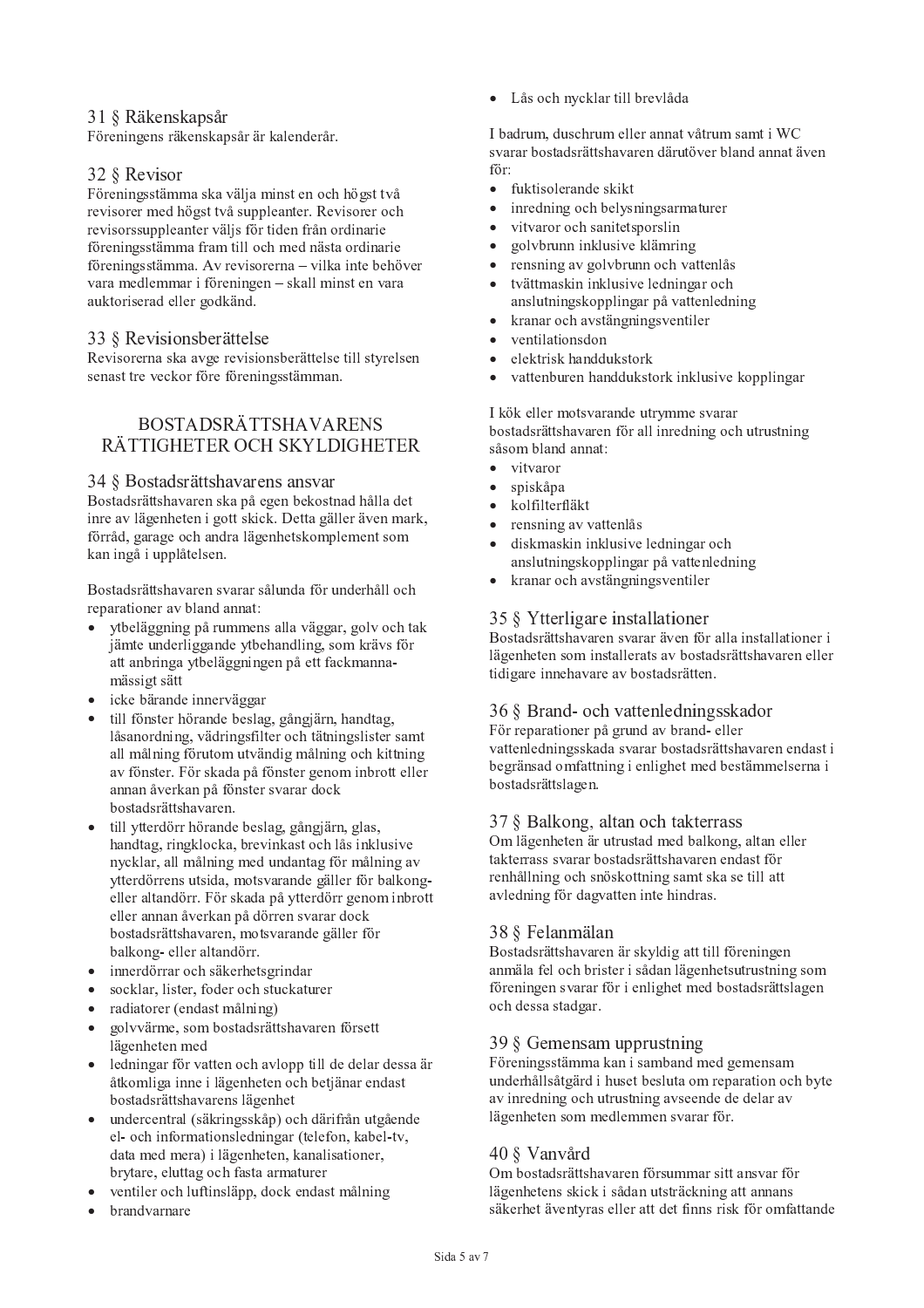skador på annans egendom har föreningen, efter rättelseanmaning, rätt att avhjälpa bristen på bostadsrättshavarens bekostnad.

# 41 § Övriga anordningar

Anordningar såsom luftvärmepumpar, markiser, balkonginglasning, belysningsarmaturer, solskydd, parabolantenner etc. får sättas upp endast efter styrelsens skriftliga godkännande. Bostadsrättshavaren svarar för skötsel och underhåll av sådana anordningar. Om det behövs för husets underhåll eller för att fullgöra myndighetsbeslut är bostadsrättshavaren skyldig att, efter uppmaning från styrelsen, demontera sådana anordningar på egen bekostnad.

# 42 § Förändring i lägenhet

Bostadsrättshavaren får företa förändringar i lägenheten. Följande åtgärder får dock inte företas utan styrelsens tillstånd:

- 1. ingrepp i bärande konstruktion,
- 2. ändring av befintlig ledning för avlopp, värme, gas eller vatten, eller
- 3. annan väsentlig förändring av lägenheten

Åtgärd som kräver bygglov eller bygganmälan utgör alltid väsentlig förändring.

Styrelsen får endast vägra tillstånd om åtgärden är till påtaglig skada eller olägenhet för föreningen eller annan medlem. Bostadsrättshavaren bekostar och ansvarar för att erforderliga myndighetstillstånd erhålls. Förändringar ska alltid utföras på ett fackmannamässigt sätt.

# ANVÄNDNING AV BOSTADSRÄTTEN

#### 43 § Användning av bostadsrätten

Bostadsrättshavaren får inte använda lägenheten för något annat ändamål än det avsedda. Föreningen får dock endast åberopa avvikelser som är av avsevärd betydelse för föreningen eller någon annan medlem i föreningen.

#### 44 § Sundhet, ordning och gott skick

Bostadsrättshavaren är skyldig jaktta allt som fordras för att bevara sundhet, ordning och gott skick inom eller utom huset samt rätta sig efter föreningens ordningsregler. Detta gäller även för den som hör till hushållet, gästar bostadsrättshavaren eller som utför arbete för bostadsrättshavarens räkning.

Hör till lägenheten mark, förråd, garage eller annat lägenhetskomplement ska bostadsrättshavaren jaktta sundhet, ordning och gott skick även i fråga om sådant utrymme.

Ohyra får inte föras in i lägenheten.

# 45 § Tillträdesrätt

Företrädare för föreningen har rätt att få komma in i lägenheten när det behövs för tillsyn eller för att utföra arbete som föreningen svarar för eller har rätt att utföra.

Om bostadsrättshavaren inte lämnar föreningen tillträde till lägenheten, när föreningen har rätt till det, kan styrelsen ansöka om särskild handräckning hos kronofogdemyndigheten.

# 46 § Andrahandsupplåtelse

En bostadsrättshavare får upplåta sin lägenhet i andra hand till annan för självständigt brukande endast om styrelsen ger sitt skriftliga samtycke. Bostadsrättshavare ska skriftligen hos styrelsen ansöka om samtycke till upplåtelsen. I ansökan ska skälet till upplåtelsen anges, vilken tid den ska pågå samt till vem lägenheten ska upplåtas. Tillstånd ska lämnas om bostadsrättshavaren har skäl för upplåtelsen och föreningen inte har någon befogad anledning att vägra samtycke. Styrelsens beslut kan överprövas av hyresnämnden.

# 47 § Inneboende

Bostadsrättshavare får inte låta utomstående personer bo i lägenheten, om det kan medföra olägenhet för föreningen eller annan medlem.

# **FÖRVERKANDE**

## 48 § Förverkandegrunder

Nyttjanderätten till en lägenhet som innehas med bostadsrätt kan förverkas och föreningen kan säga upp bostadsrättshavaren till avflyttning i bland annat följande fall:

- bostadsrättshavaren dröjer med att betala insats,  $\bullet$ upplåtelseavgift, årsavgift eller avgift för andrahandsupplåtelse
- lägenheten utan samtycke upplåts i andra hand
- bostadsrättshavaren inrymmer utomstående personer till men för förening eller annan medlem
- lägenheten används för annat ändamål än vad den är avsedd för och avvikelsen är av väsentlig betydelse för föreningen eller någon medlem
- bostadsrättshavaren eller den, som lägenheten upplåtits till i andra hand, genom vårdslöshet är vållande till att det finns ohvra i lägenheten eller om bostadsrättshavaren, genom att inte utan oskäligt dröjsmål underrätta styrelsen om att det finns ohyra i lägenheten, bidrar till att ohyran sprids *i* huset
- bostadsrättshavaren inte iakttar sundhet, ordning och gott skick eller rättar sig efter de särskilda ordningsregler som föreningen meddelar
- bostadsrättshavaren inte lämnar tillträde till lägenheten och inte kan visa giltig ursäkt för detta
- bostadsrättshavaren inte fullgör annan skyldighet och det måste anses vara av synnerlig vikt för föreningen att skyldigheten fullgörs
- lägenheten helt eller till väsentlig del används för näringsverksamhet eller därmed